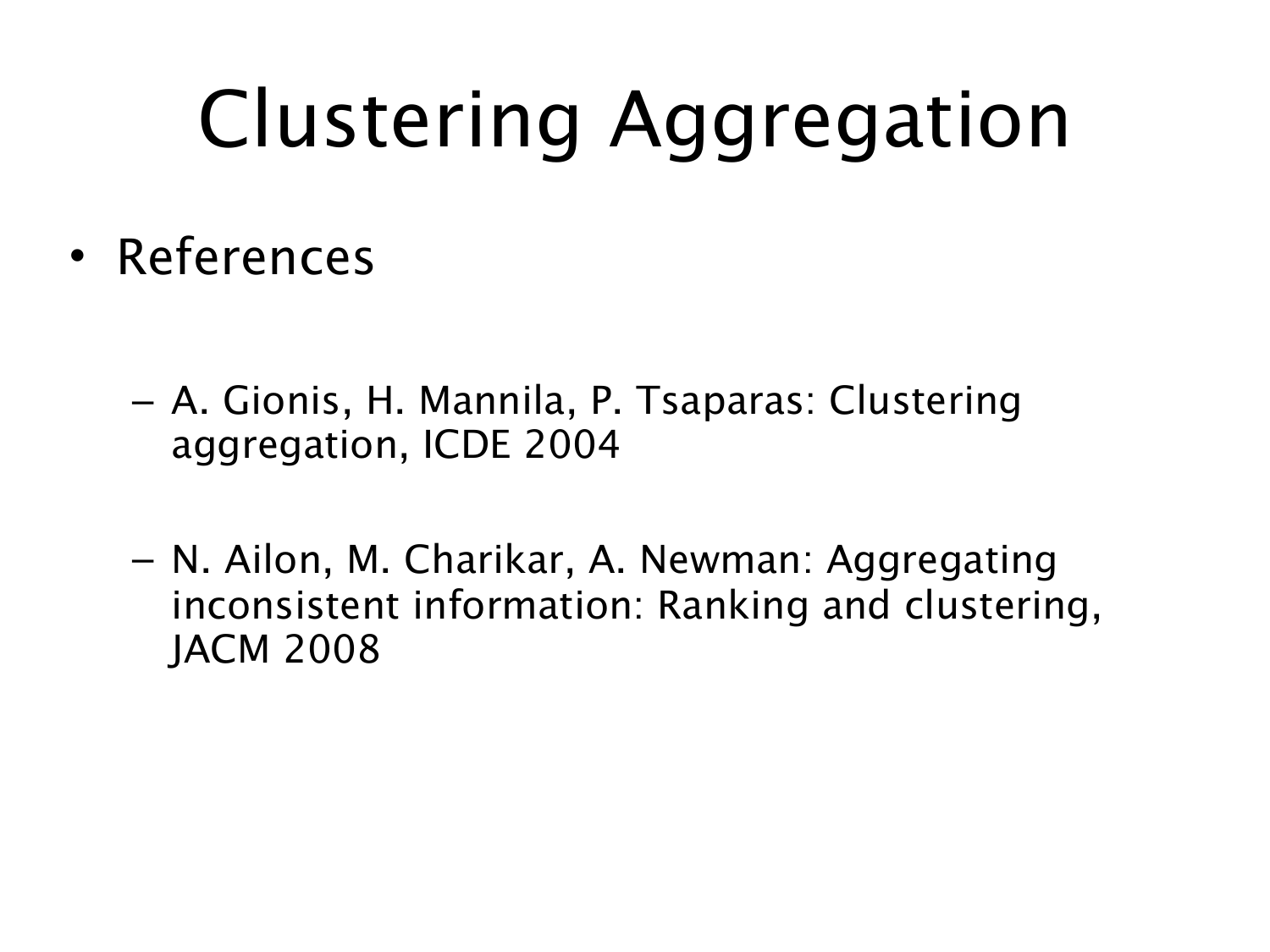#### Clustering aggregation

- Many diferent clusterings for the same dataset!
	- Diferent objective functions
	- Diferent algorithms
	- Diferent number of clusters
- How do we compare the different clusterings?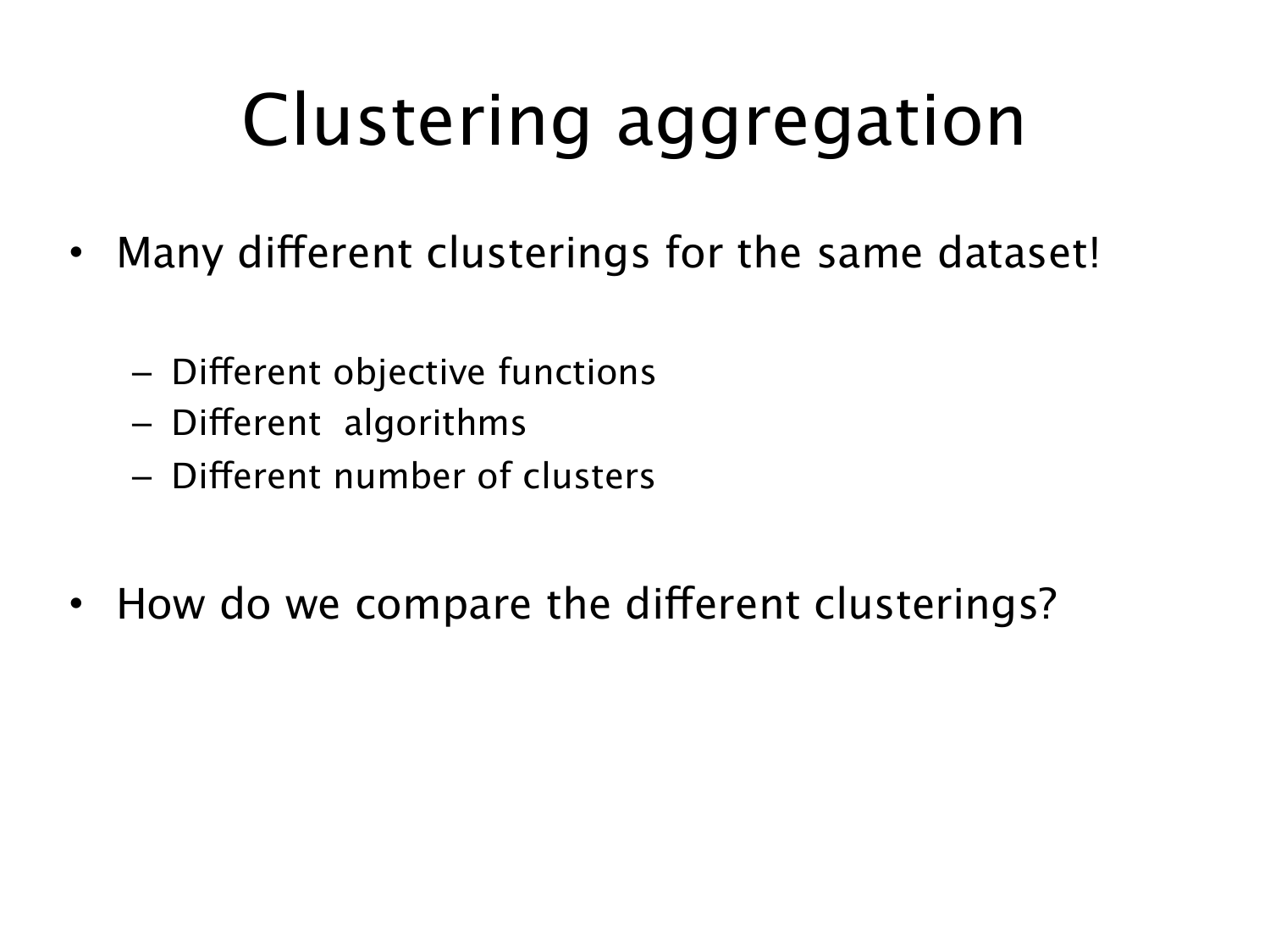# Terminology

- Clustering
	- A set of clusters output by a clustering algorithm
- Cluster
	- A group of points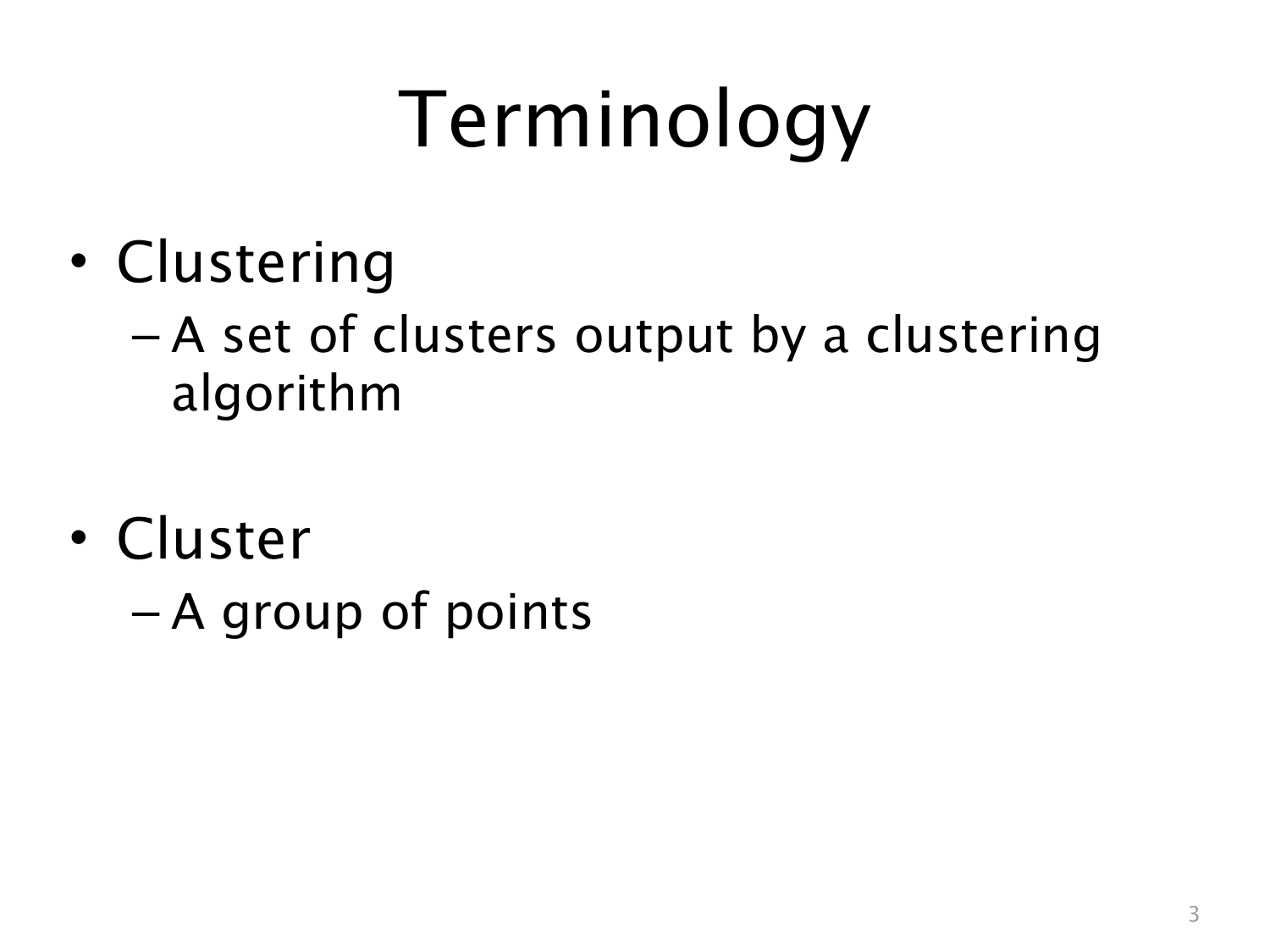### Disagreement distance

- For object **x** and clustering **C, C(x)** is the index of set in the partition that contains **x**
- For two partitions **C** and **P**, and objects **x,y** in **X** define

$$
I_{C,P}(x,y) = \begin{cases} 1 & \text{if } C(x) = C(y) \text{ and } P(x) \neq P(y) \\ & \text{or} \\ \text{if } C(x) \neq C(y) \text{ AND } P(x) = P(y) \\ 0 & \text{otherwise} \end{cases}
$$

• if  $I_{P,C}(x,y) = 1$  we say that  $x,y$  create a disagreement between partitions **P** and **C** 

$$
D(P,C) = \sum_{(x,y)} I_{P,C}(x,y)
$$

•

| U     | $\boldsymbol{\mathsf{C}}$ | P                       |
|-------|---------------------------|-------------------------|
| $X_1$ | 1                         | 1                       |
| $X_2$ | 1                         | $\overline{\mathbf{2}}$ |
| $X_3$ | $\overline{\mathbf{2}}$   | 1                       |
| $X_4$ | 3                         | 3                       |
| $X_5$ | 3                         |                         |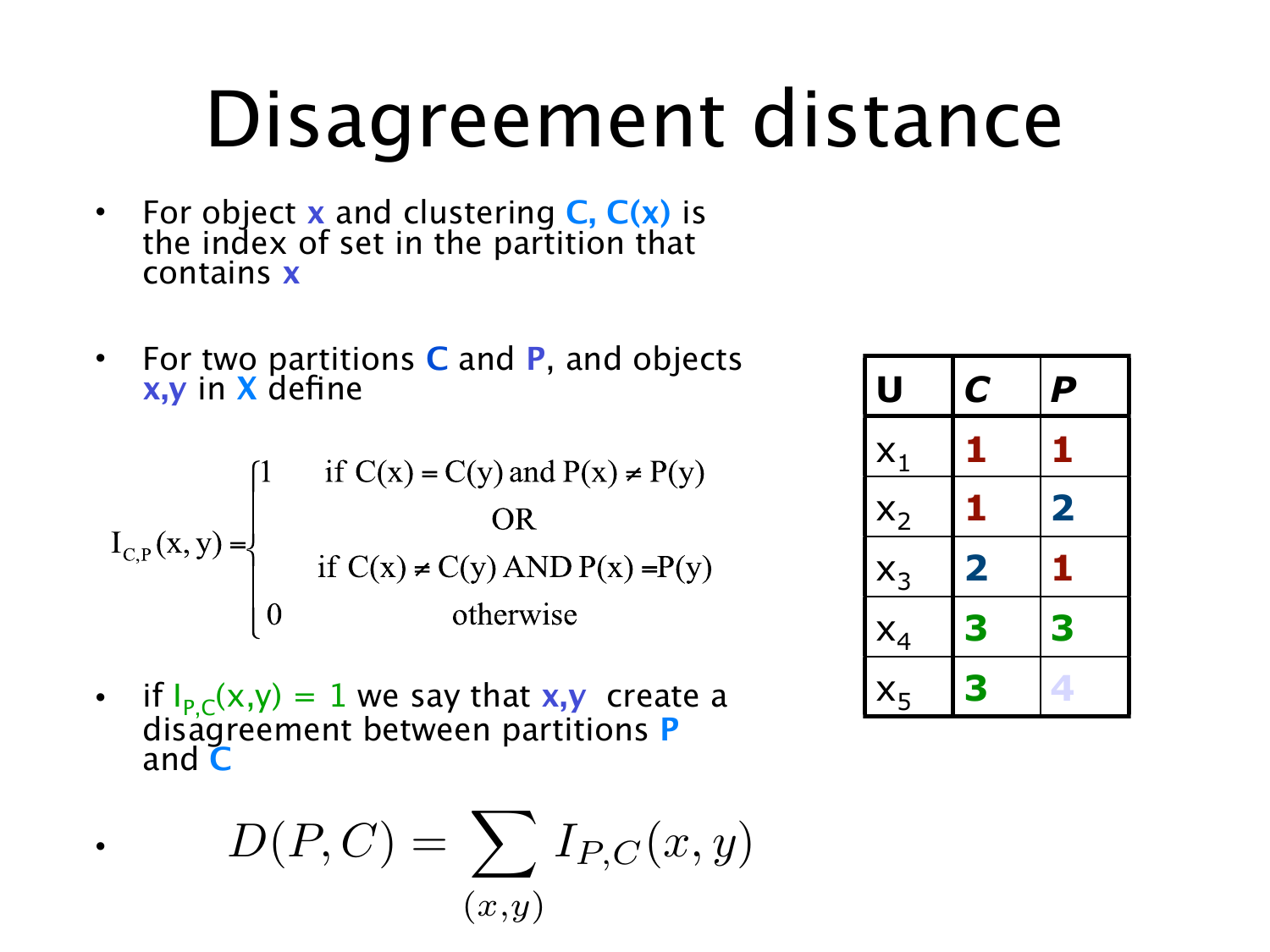### Metric property for disagreement distance

- For clustering  $C: D(C, C) = 0$
- **D(C,C')≥0** for every pair of clusterings **C, C'**
- $D(C,C') = D(C',C)$
- Triangle inequality?
- It is sufficient to show that for each pair of points  $x, y \in X$ :  $\mathbf{I}_{x,y}(\mathsf{C}_1,\mathsf{C}_3) \leq \mathbf{I}_{x,y}(\mathsf{C}_1,\mathsf{C}_2) + \mathbf{I}_{x,y}(\mathsf{C}_2,\mathsf{C}_3)$
- **I** x,y takes values 0/1; triangle inequality can only be violated when
	- $I_{x,y}(C_1,C_3)=1$  and  $I_{x,y}(C_1,C_2) = 0$  and  $I_{x,y}(C_2,C_3)=0$
	- Is this possible?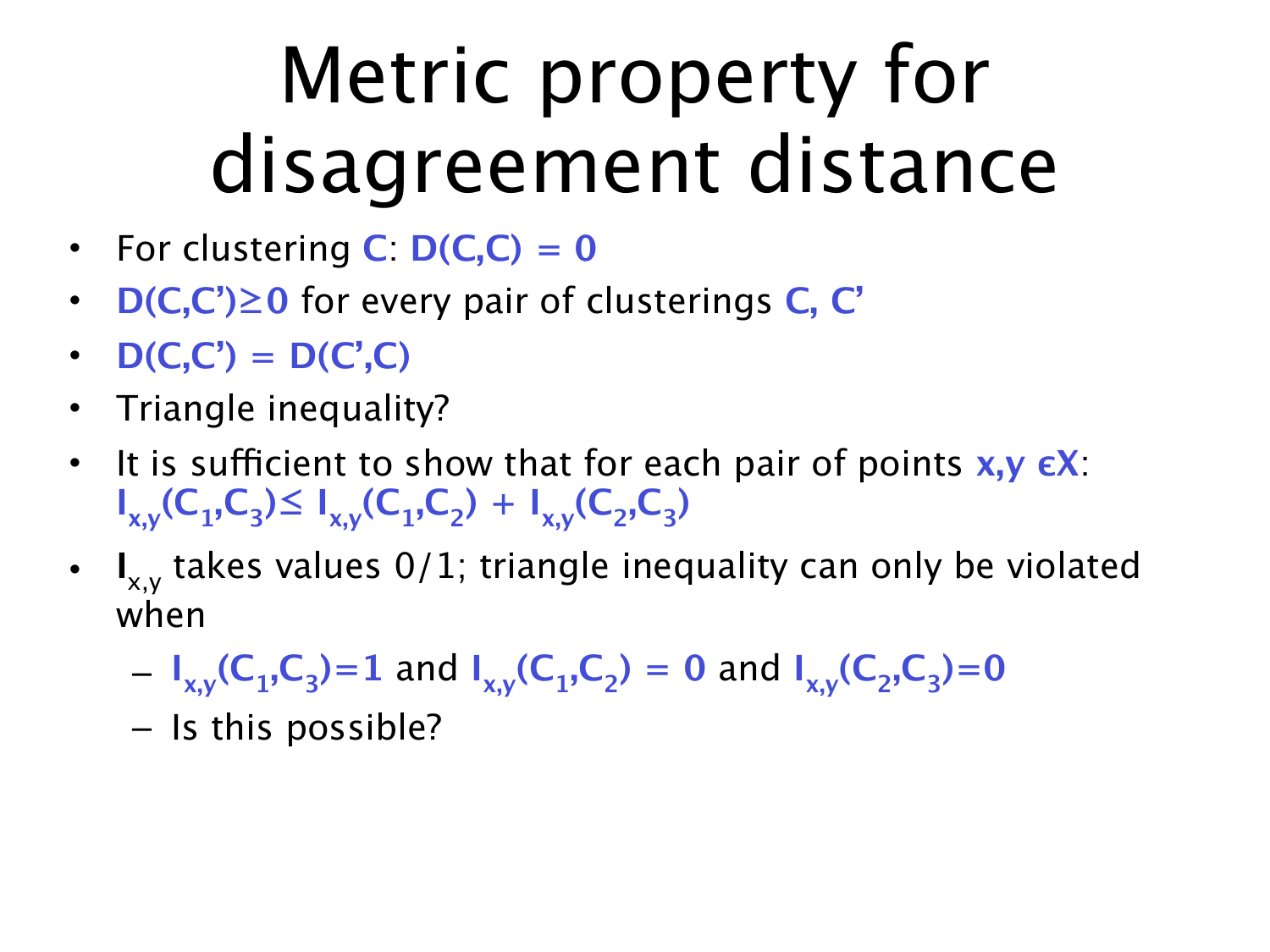# Which clustering is the best?

• Aggregation: we do not need to decide, but rather find a reconciliation between diferent groups.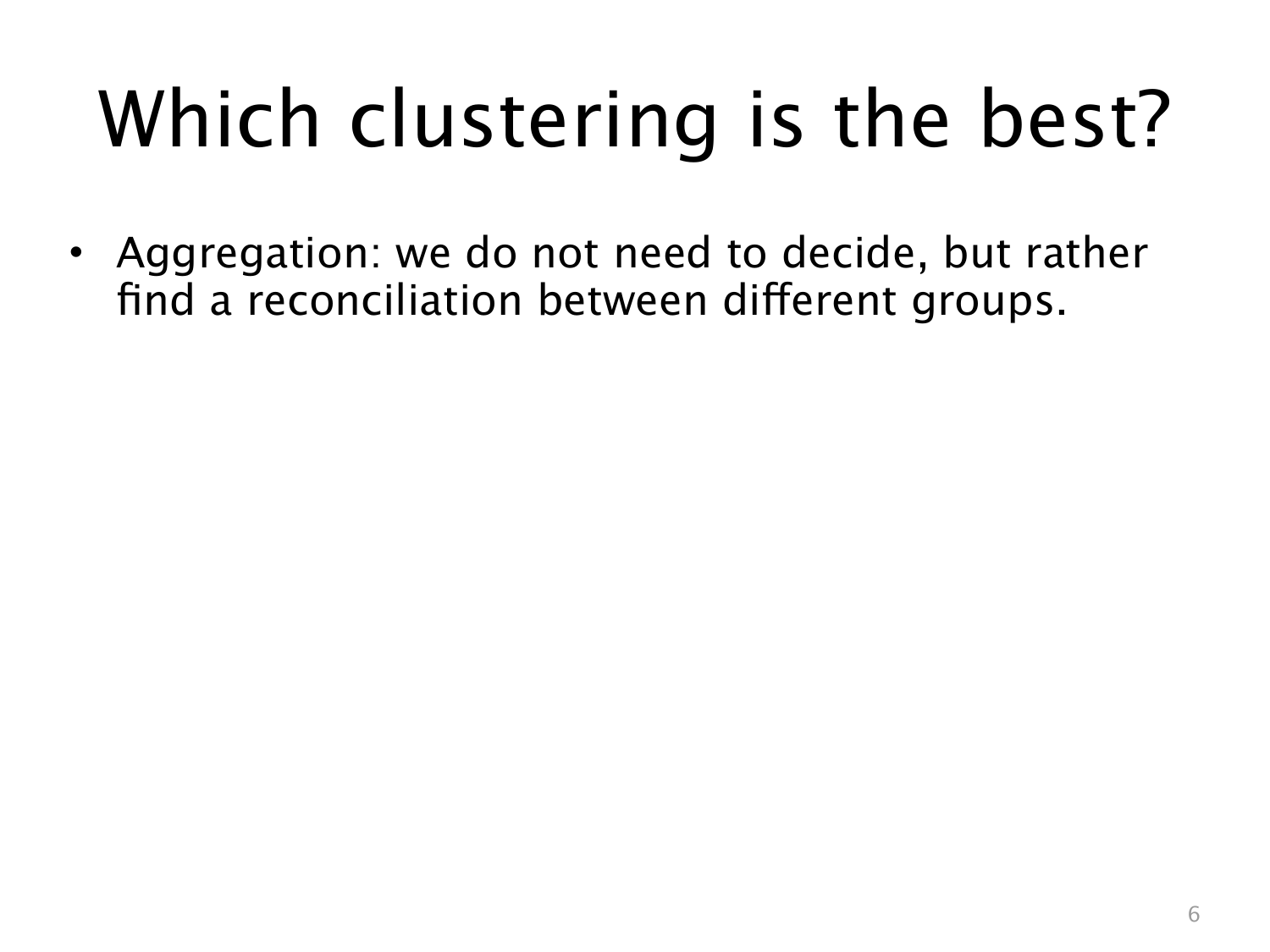#### The clustering-aggregation problem

#### • Input

- $-$  **n** objects  $X = \{x_1, x_2, ..., x_n\}$
- **m** clusterings of the objects **C1,…,Cm**
	- partition: a collection of disjoint sets that cover **X**
- Output

•

– a **single partition C**, that is as close as possible to all input partitions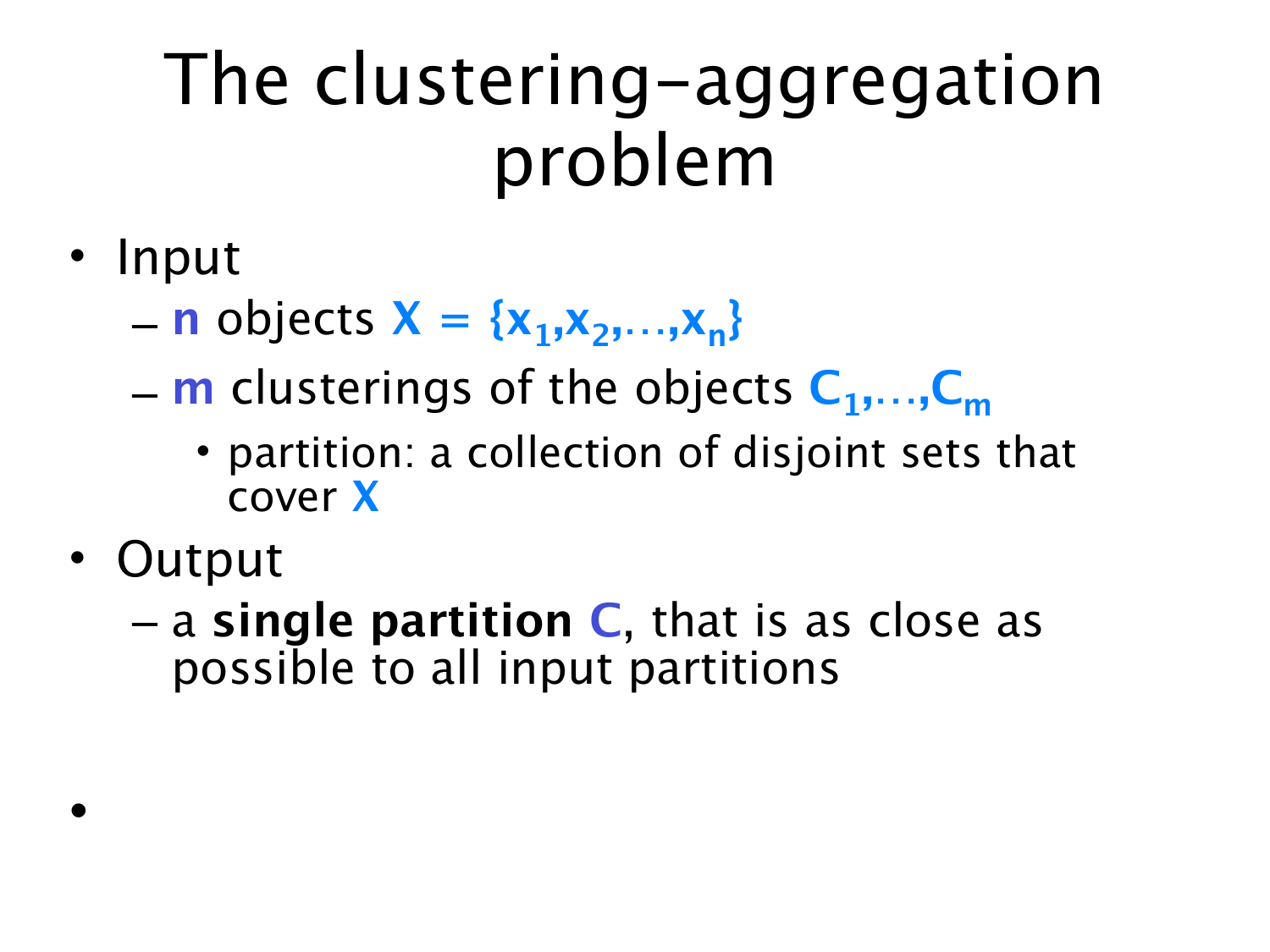### Clustering aggregation

the aggregation cost

• Given partitions  $C_1,...,C_m$  find C such that

$$
D(C) = \sum_{i=1}^{m} D(C, C_i)
$$

is minimized

| υ                                                       | $C_1$                   | $C_{2}$                 | $C_3$                   | $\overline{\mathbf{C}}$ |
|---------------------------------------------------------|-------------------------|-------------------------|-------------------------|-------------------------|
| $\frac{1}{1}$                                           | 1                       | 1                       | 1                       | 1                       |
|                                                         | 1                       | $\overline{\mathbf{2}}$ | $\overline{\mathbf{2}}$ | $\overline{\mathbf{2}}$ |
|                                                         | $\overline{\mathbf{2}}$ | 1                       | 1                       | 1                       |
|                                                         | $\overline{\mathbf{2}}$ | $\overline{\mathbf{2}}$ | $\overline{\mathbf{2}}$ | $\overline{\mathbf{2}}$ |
| $\begin{array}{r} x_2 \\ x_3 \\ x_4 \\ x_5 \end{array}$ | 3                       | 3                       | 3                       | 3                       |
| $x_6$                                                   | 3                       |                         | 3                       | 3                       |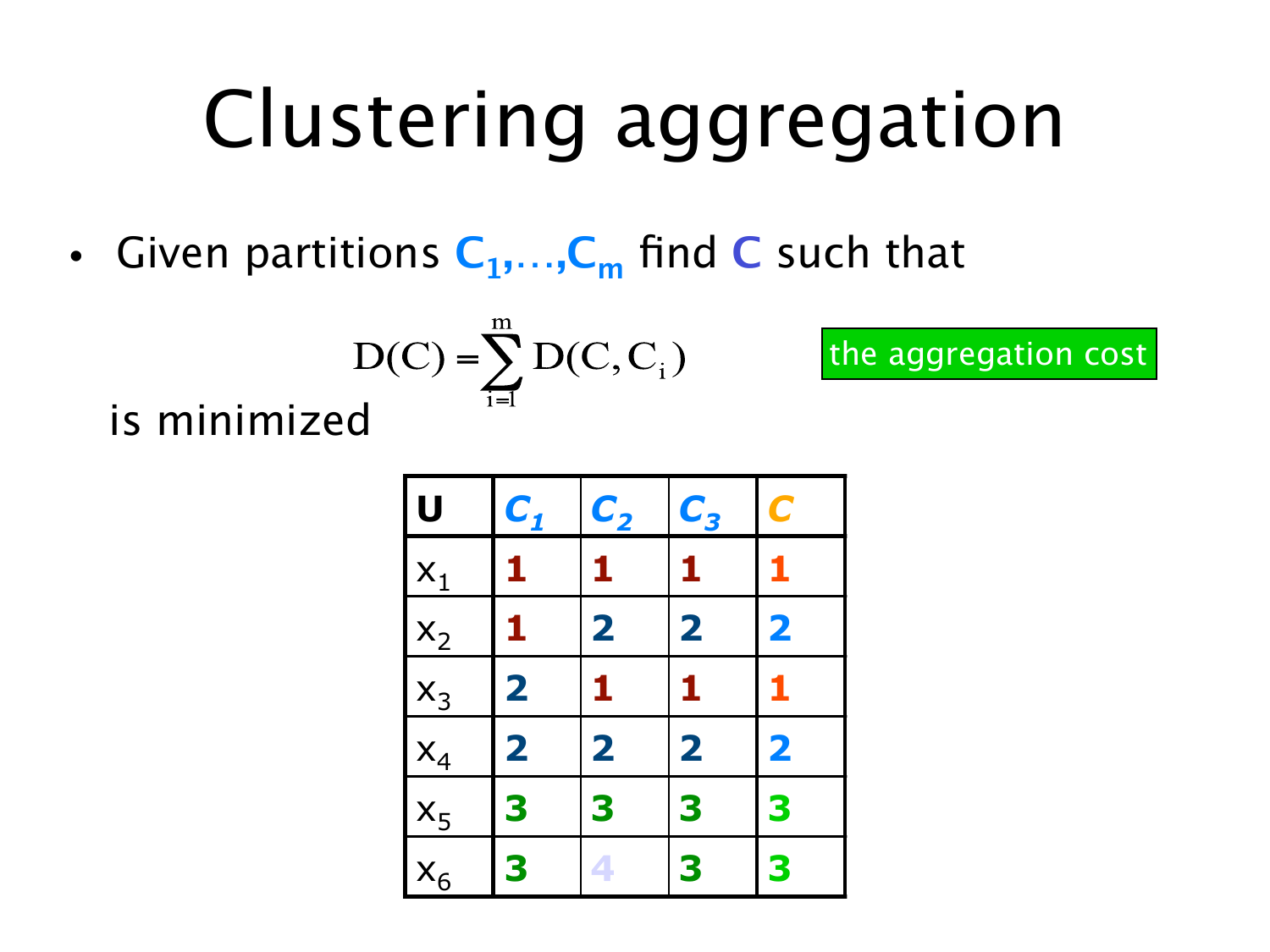• Clustering categorical data

| <b>U</b> | City               | Profession     | Nationality    |
|----------|--------------------|----------------|----------------|
| $X_1$    | <b>New York</b>    | Doctor         | U.S.           |
| $X_2$    | <b>New York</b>    | <b>Teacher</b> | Canada         |
| $X_3$    | <b>Boston</b>      | Doctor         | U.S.           |
| $X_4$    | <b>Boston</b>      | <b>Teacher</b> | Canada         |
| $X_5$    | <b>Los Angeles</b> | Lawer          | <b>Mexican</b> |
| $X_6$    | <b>Los Angeles</b> | Actor          | <b>Mexican</b> |

• The two problems are equivalent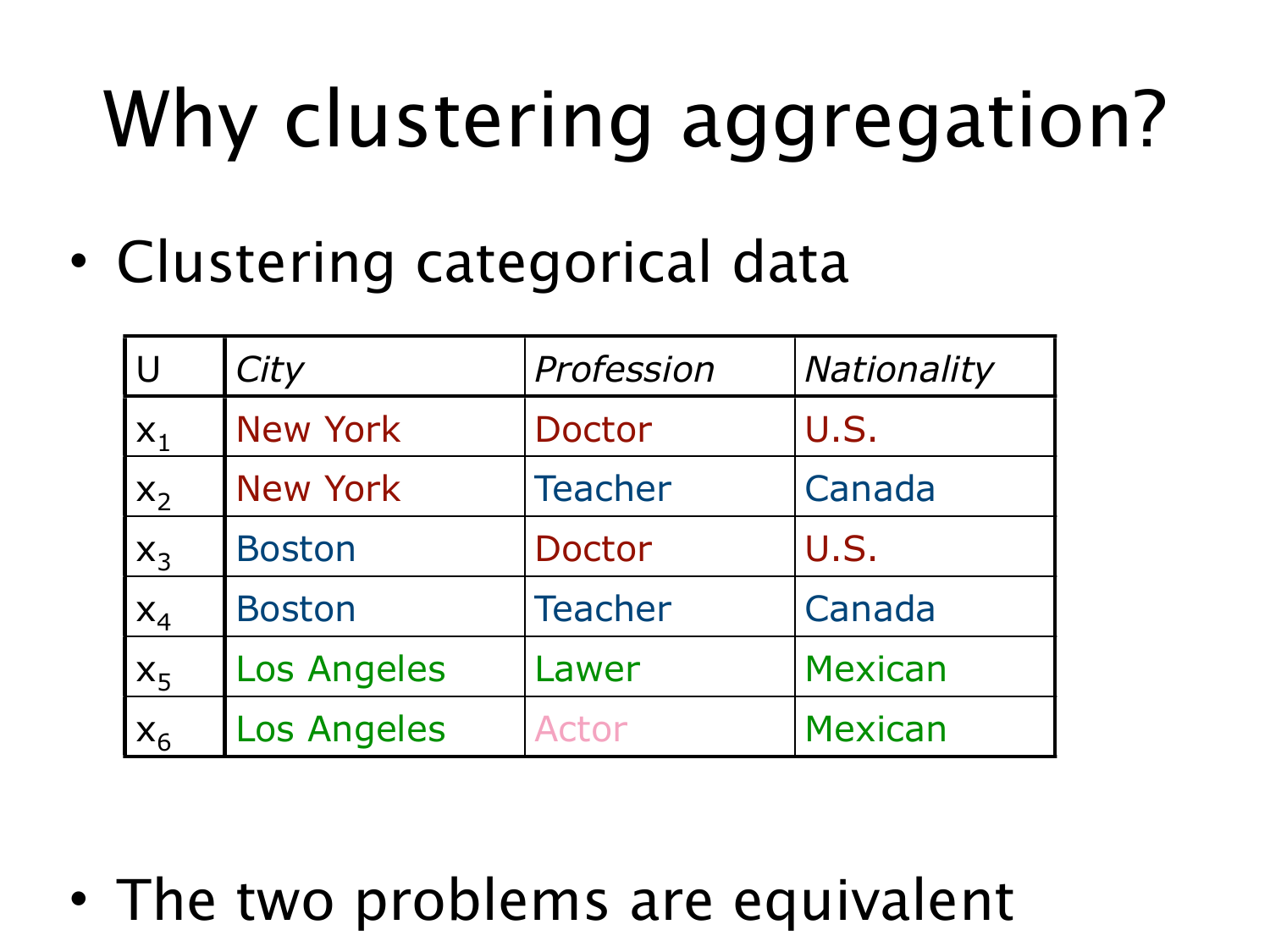- Identify the correct number of clusters
	- the optimization function does not require an explicit number of clusters
- Detect outliers
	- outliers are defined as points for which there is no consensus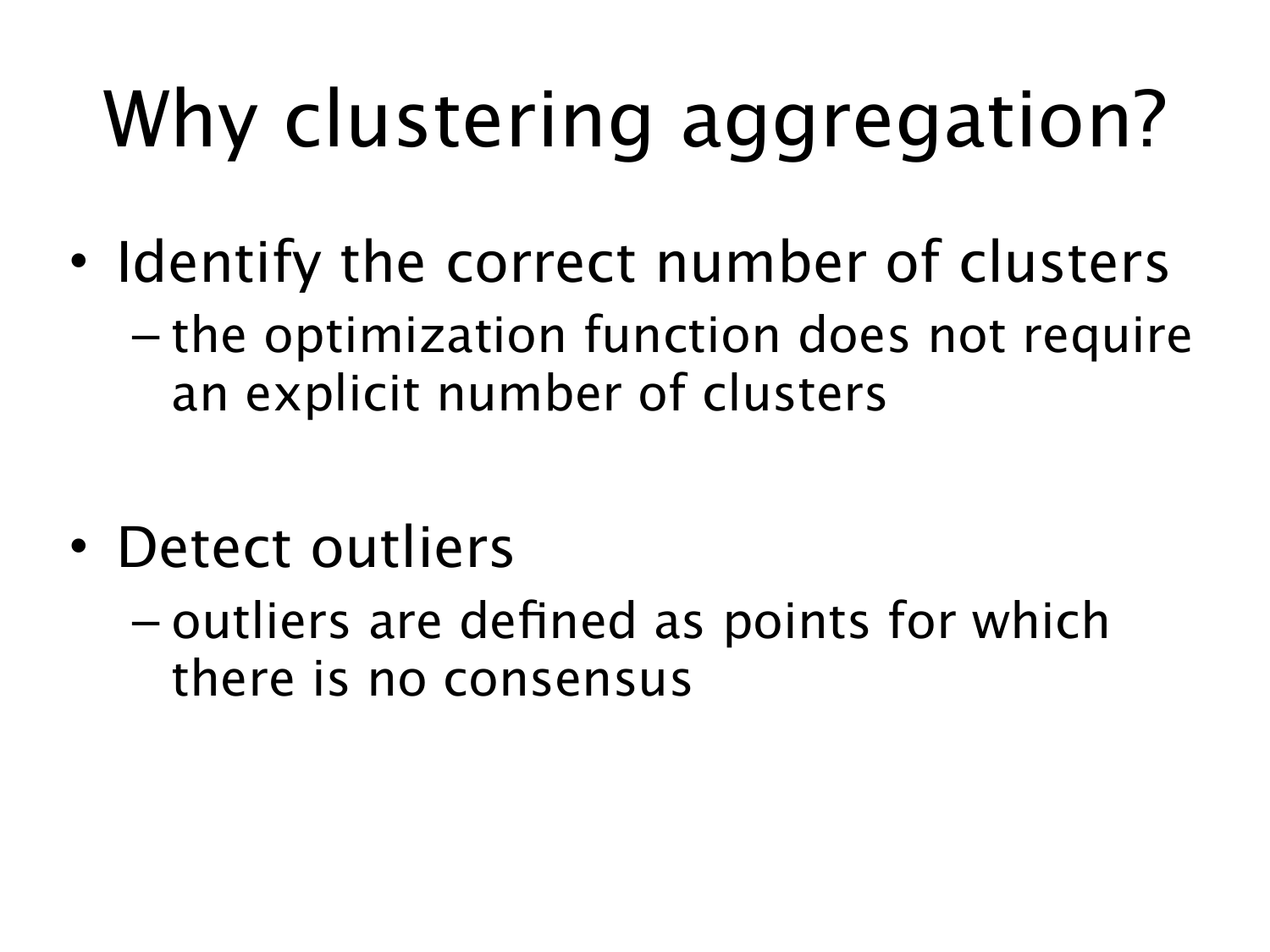- Improve the robustness of clustering algorithms
	- diferent algorithms have diferent weaknesses.
	- combining them can produce a better result.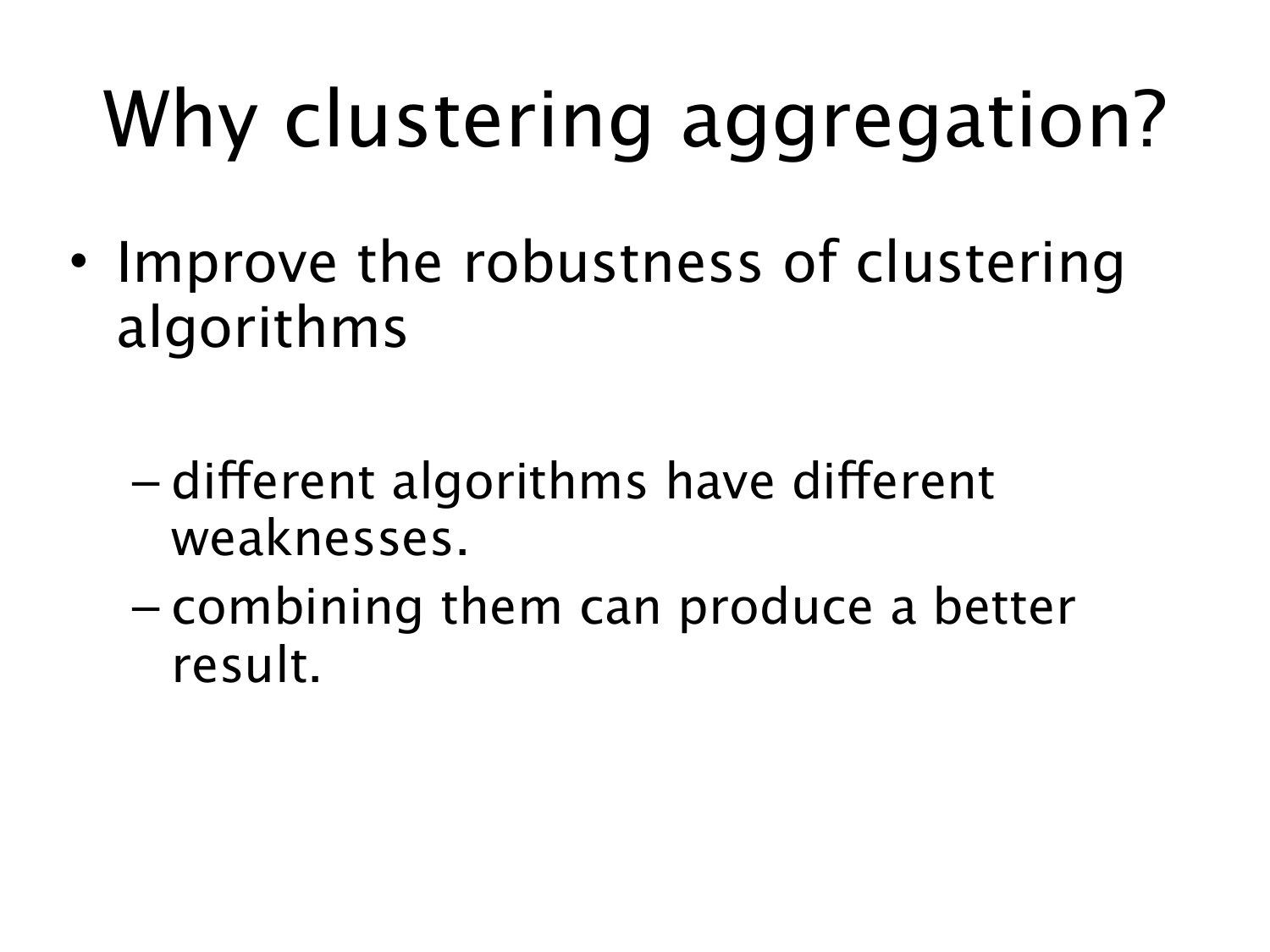- Privacy preserving clustering
	- diferent companies have data for the same users. They can compute an aggregate clustering without sharing the actual data.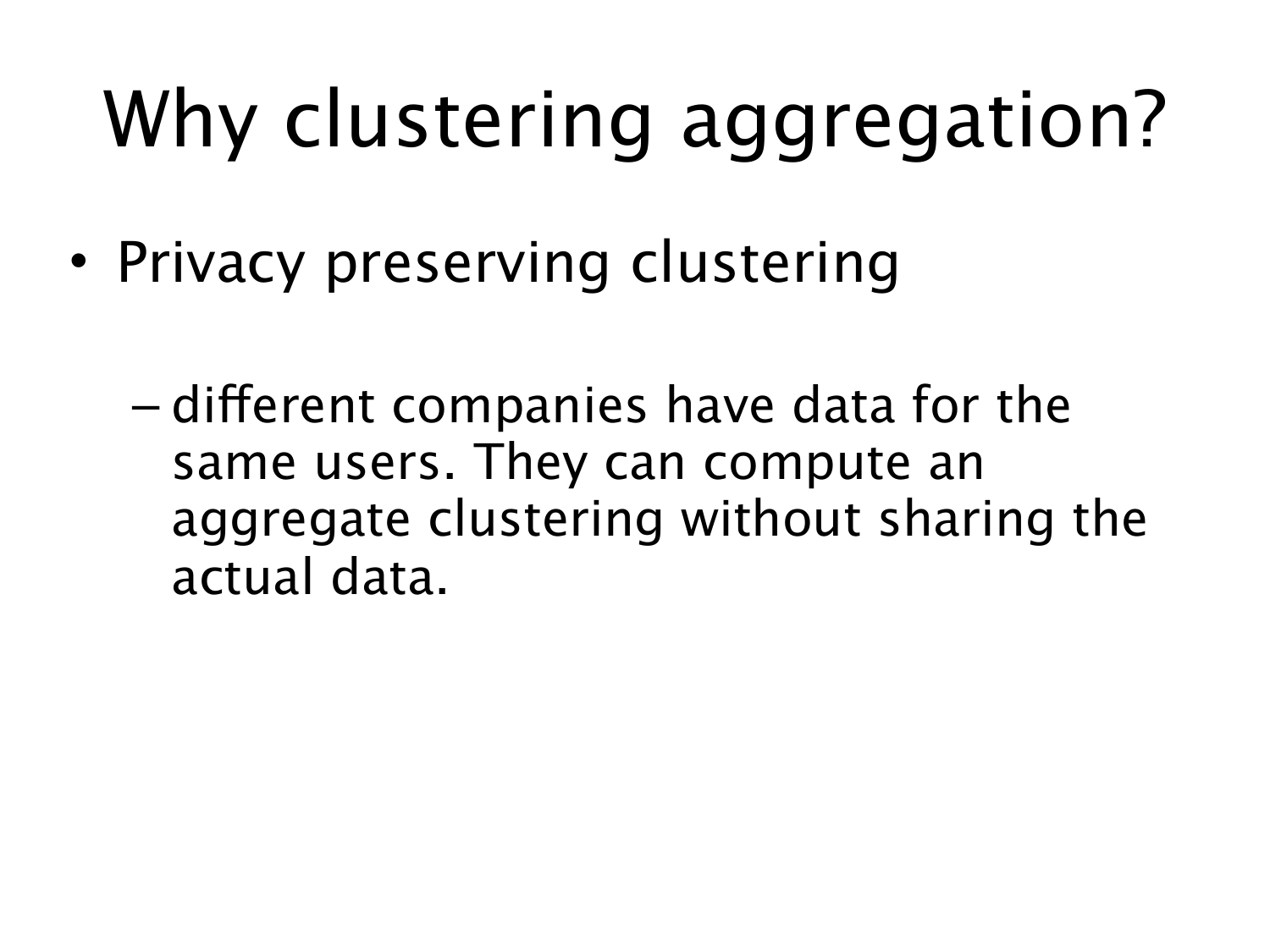#### Complexity of Clustering Aggregation

- The clustering aggregation problem is NP-hard
	- the median partition problem [Barthelemy and LeClerc 1995].
- Look for heuristics and approximate solutions.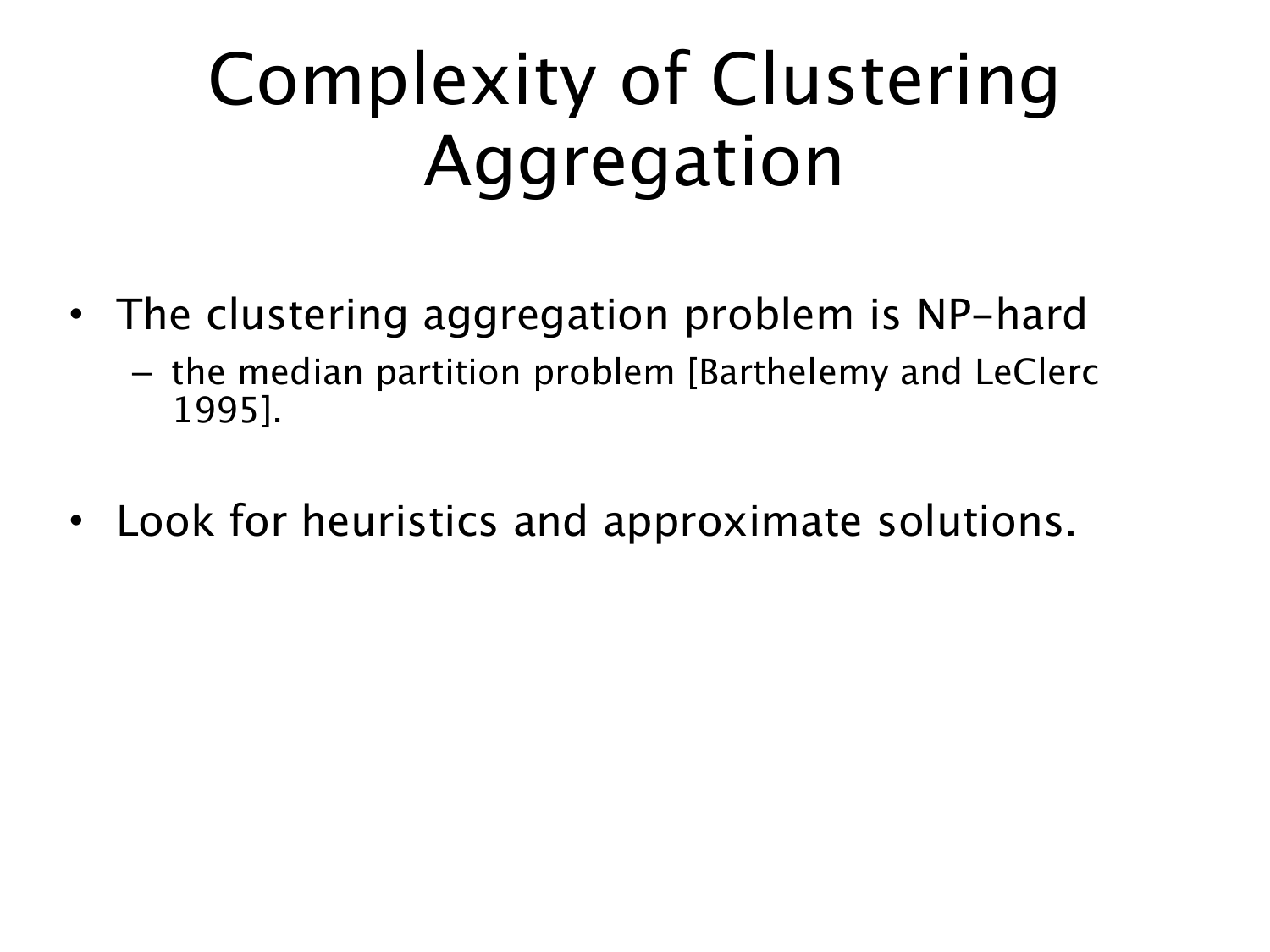#### A simple **2**-approximation algorithm

- The disagreement distance **D(C,P)** is a metric
- The algorithm **BEST**: Select among the input clusterings the clustering **C\*** that minimizes **D(C\*).**

– a 2-approximate solution. Why?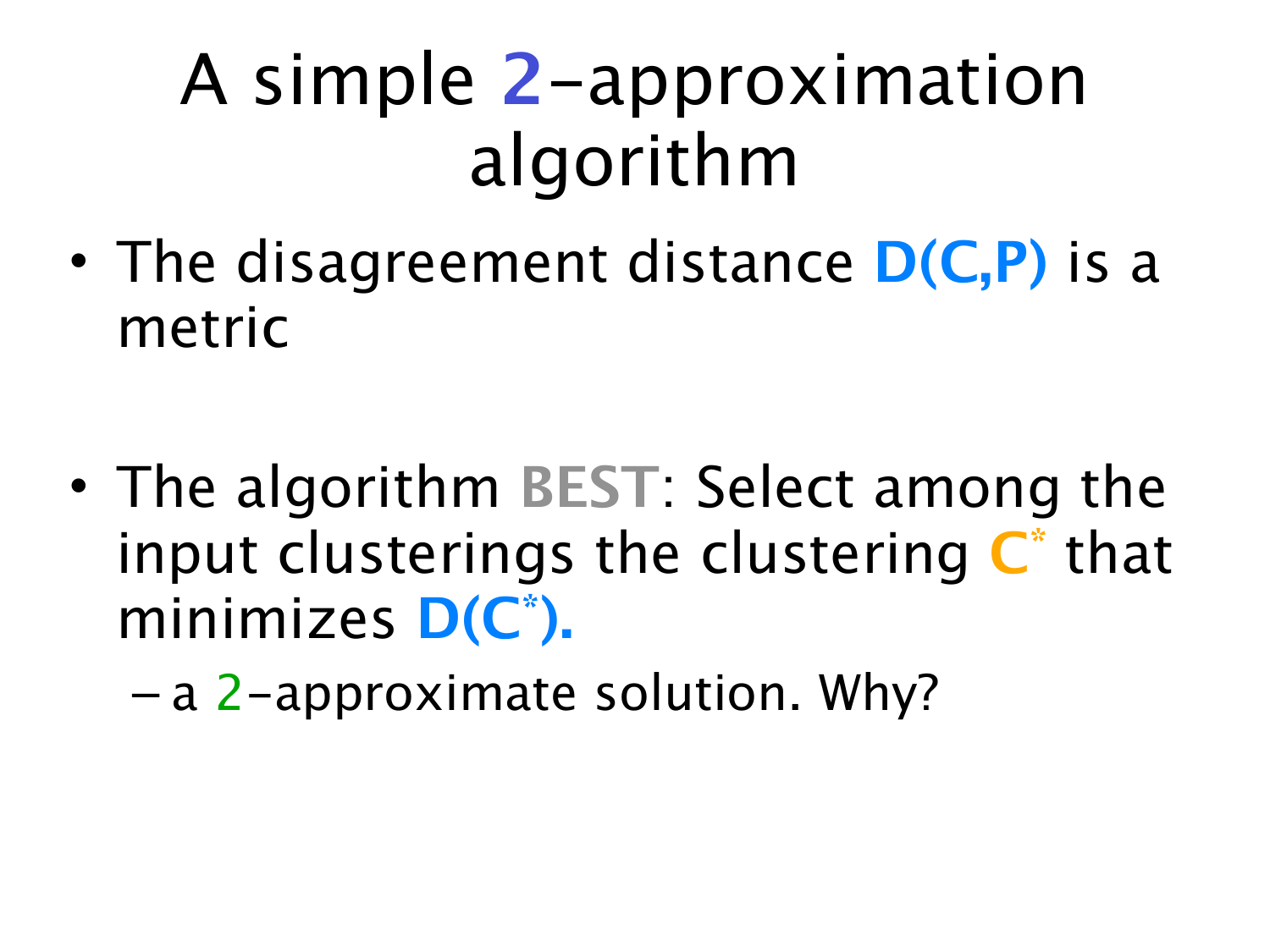### AGREEMENT graph

- The AGREEMENT graph  $G=(V,E)$  is formed as follows
	- Every node corresponds to an input point **x**
	- The weight of edge  $e = \{u, v\}$  is the fraction of clusterings that put  $u$  and  $v$  in the same cluster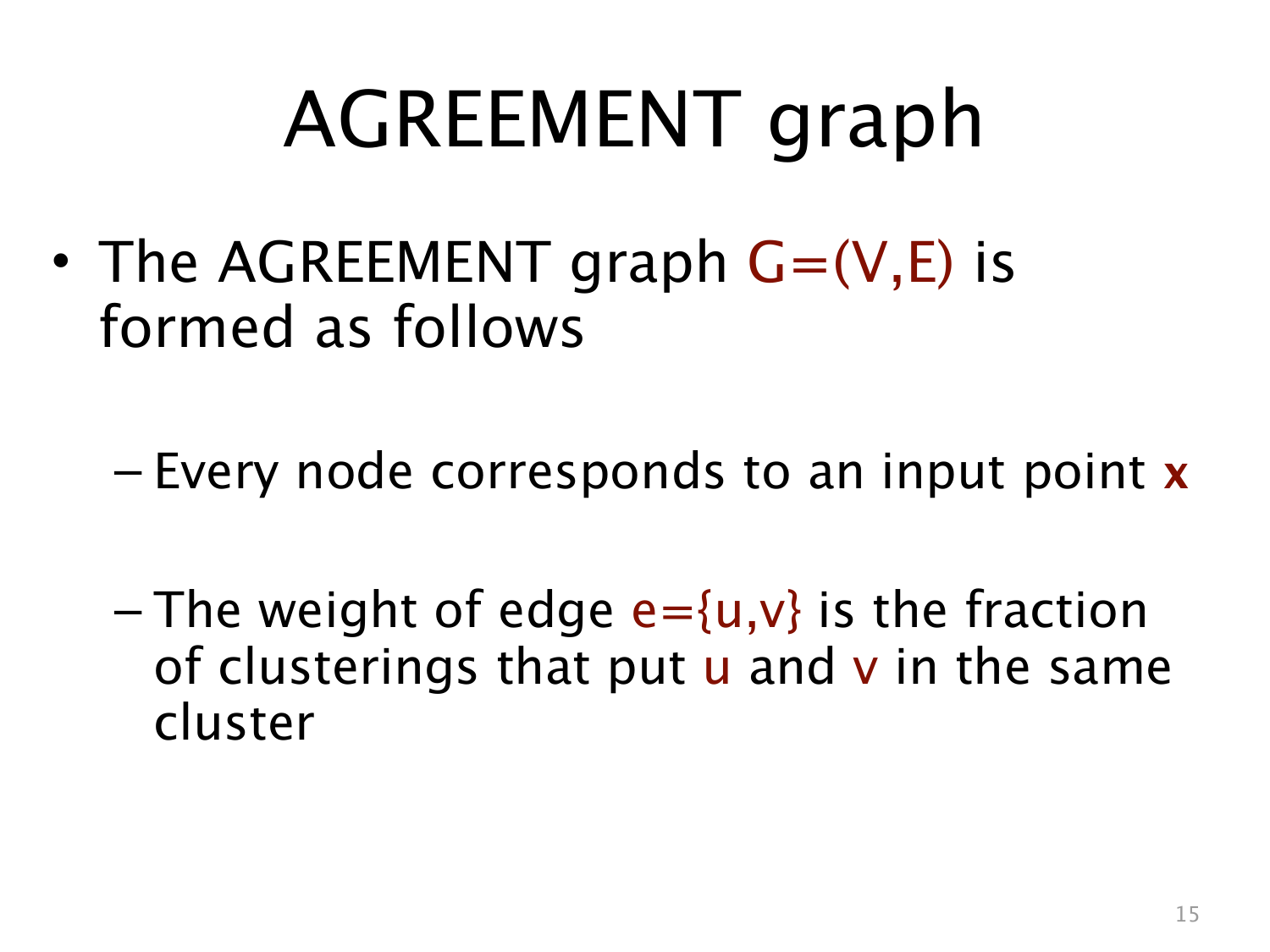#### AGREEMENT graph



**w(u,v):** fraction of input clusterings that place u and v in the same cluster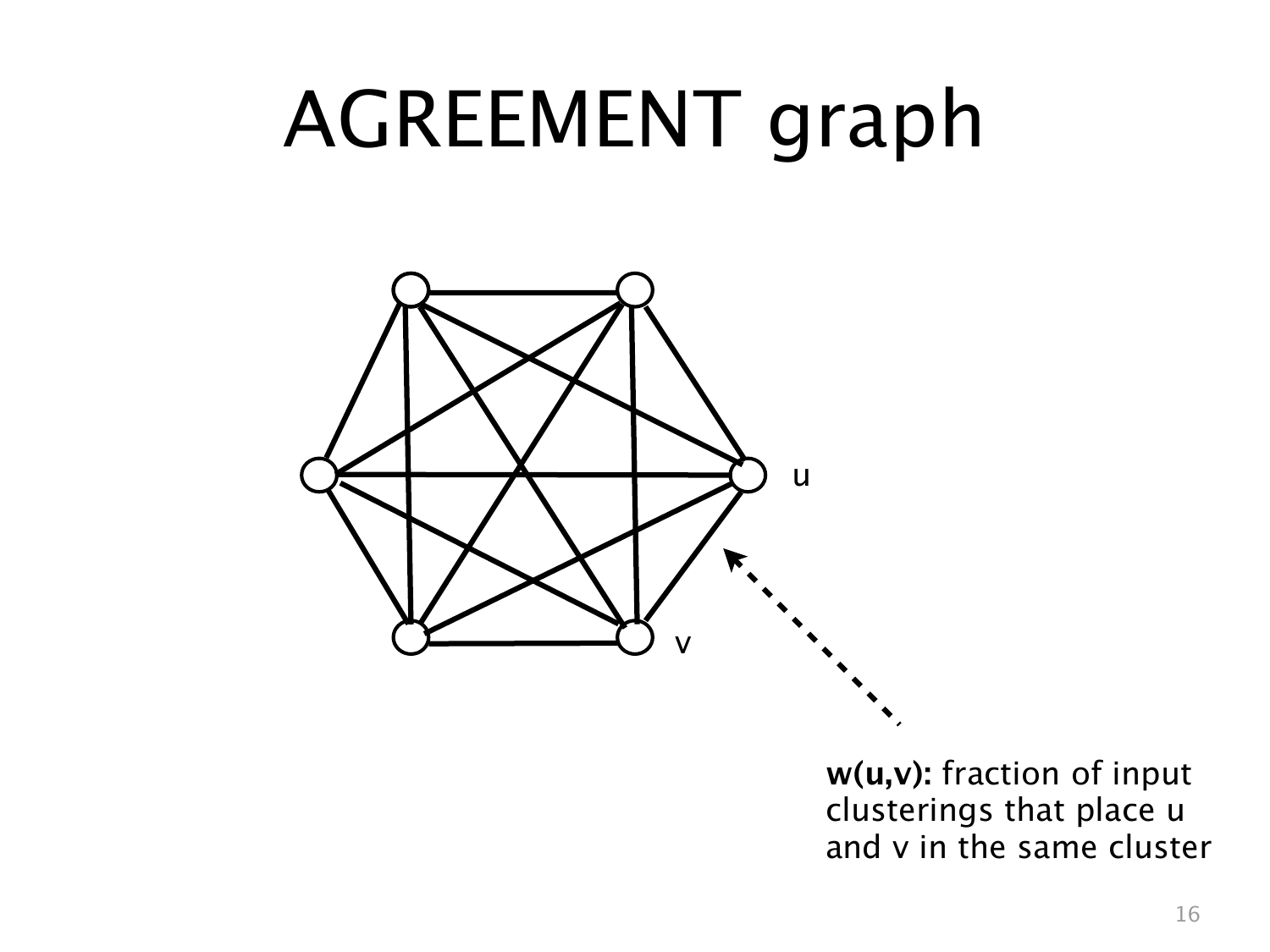### The KwikSort algorithm

- Form the AGREEMENT graph  $G = (V,E)$
- Start from a random node v from V
- Form cluster C(v) around v with all nodes u such that:  $AGREE(v, u) > 1/2$
- Repeat for  $V = V\setminus C(v)$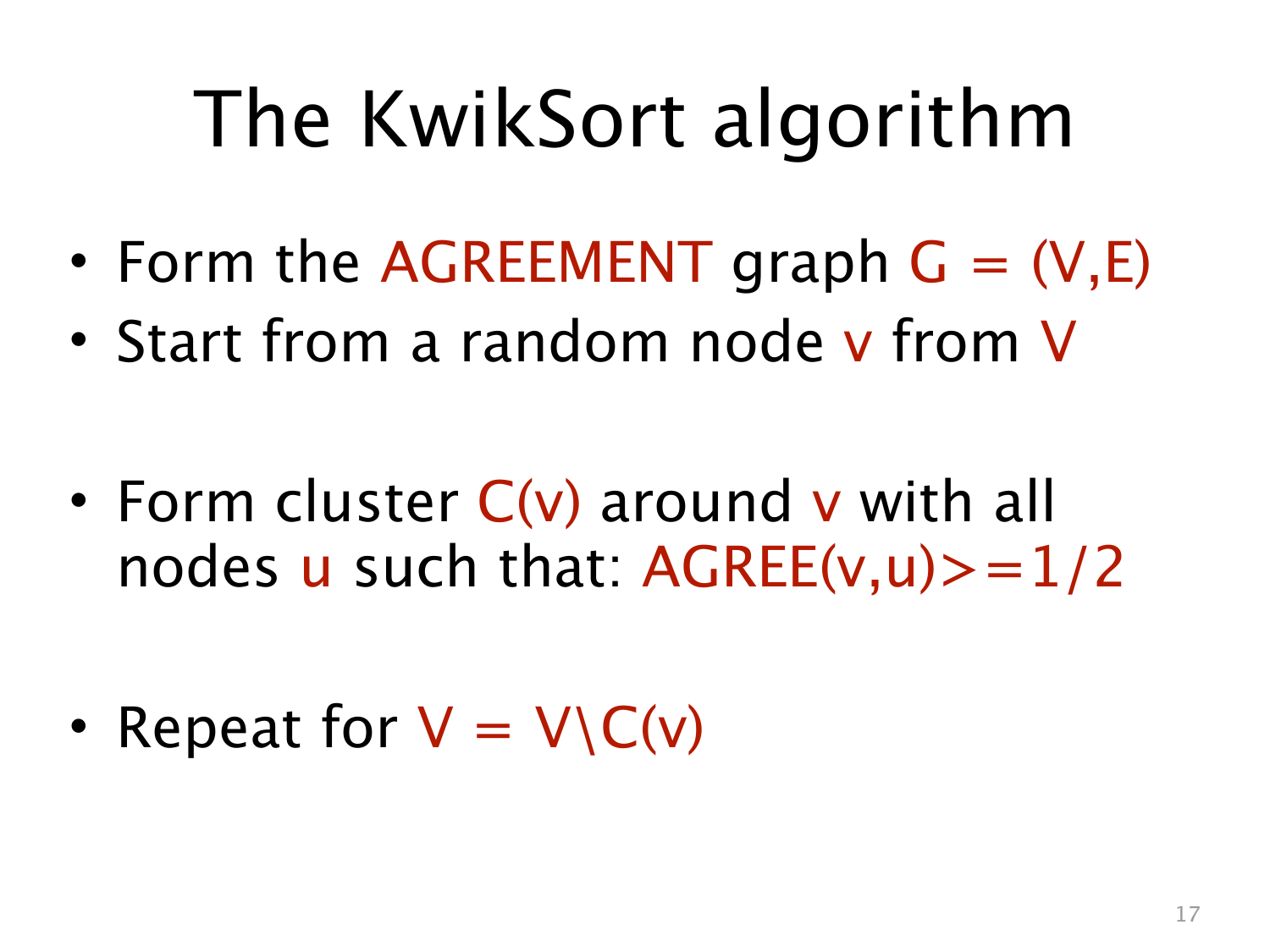### A 3-approximation algorithm

- The **BALLS** algorithm:
	- Select a point **x** and look at the set of points **B** within distance **½** of **x**
	- If the average distance of **x** to **B** is less than ¼ then create the cluster **BU{p}**
	- Otherwise, create a singleton cluster **{p}**
	- Repeat until all points are exhausted
- Theorem: The **BALLS** algorithm has worst-case approximation factor **3**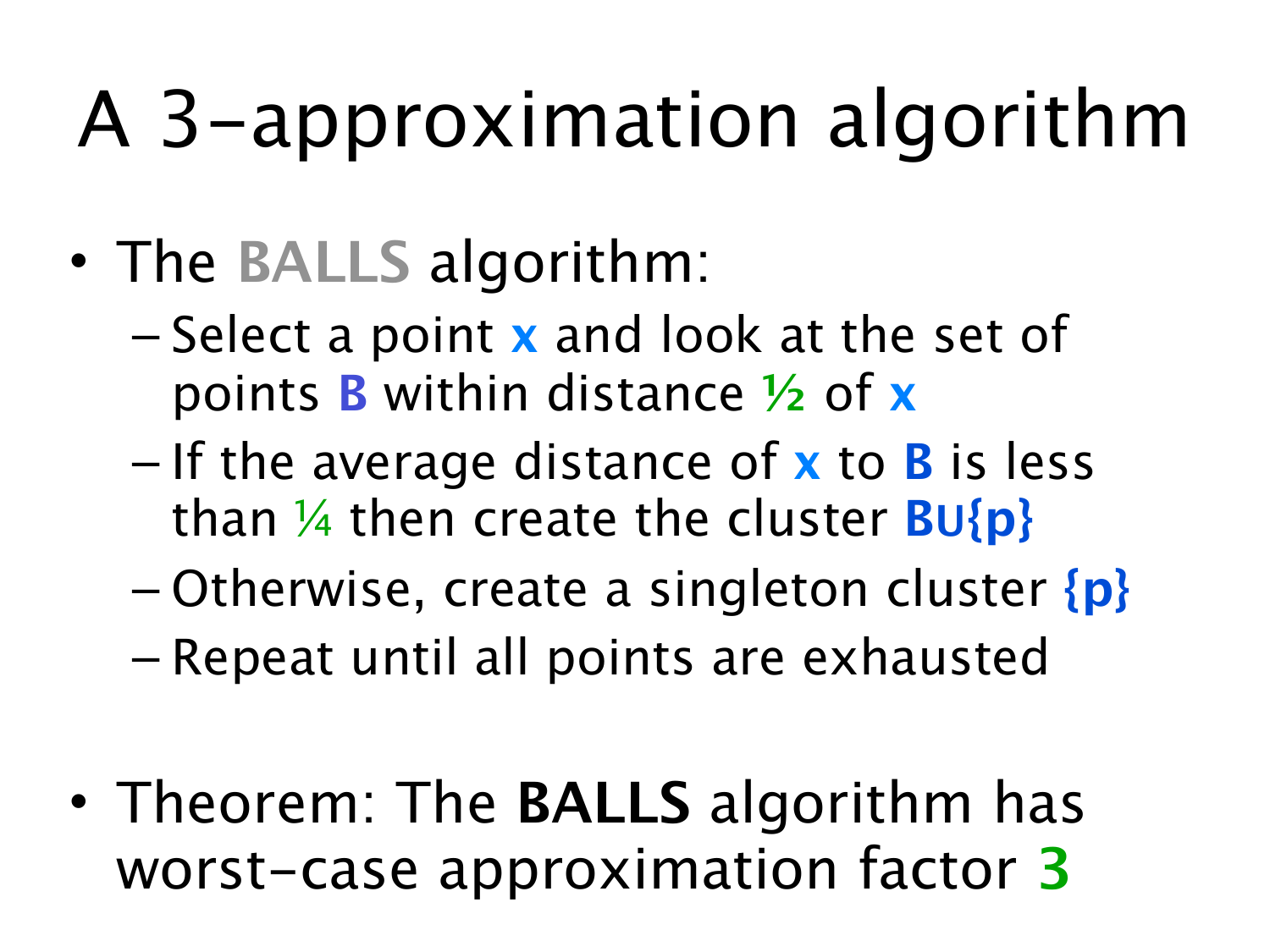# Other algorithms

- **AGGLO**:
	- Start with all points in singleton clusters
	- Merge the two clusters with the smallest average intercluster edge weight
	- Repeat until the average weight is more than  $\frac{1}{2}$
- **LOCAL**:
	- Start with a random partition of the points
	- Remove a point from a cluster and try to merge it to another cluster, or create a singleton to improve the cost of aggregation.
	- Repeat until no further improvements are possible